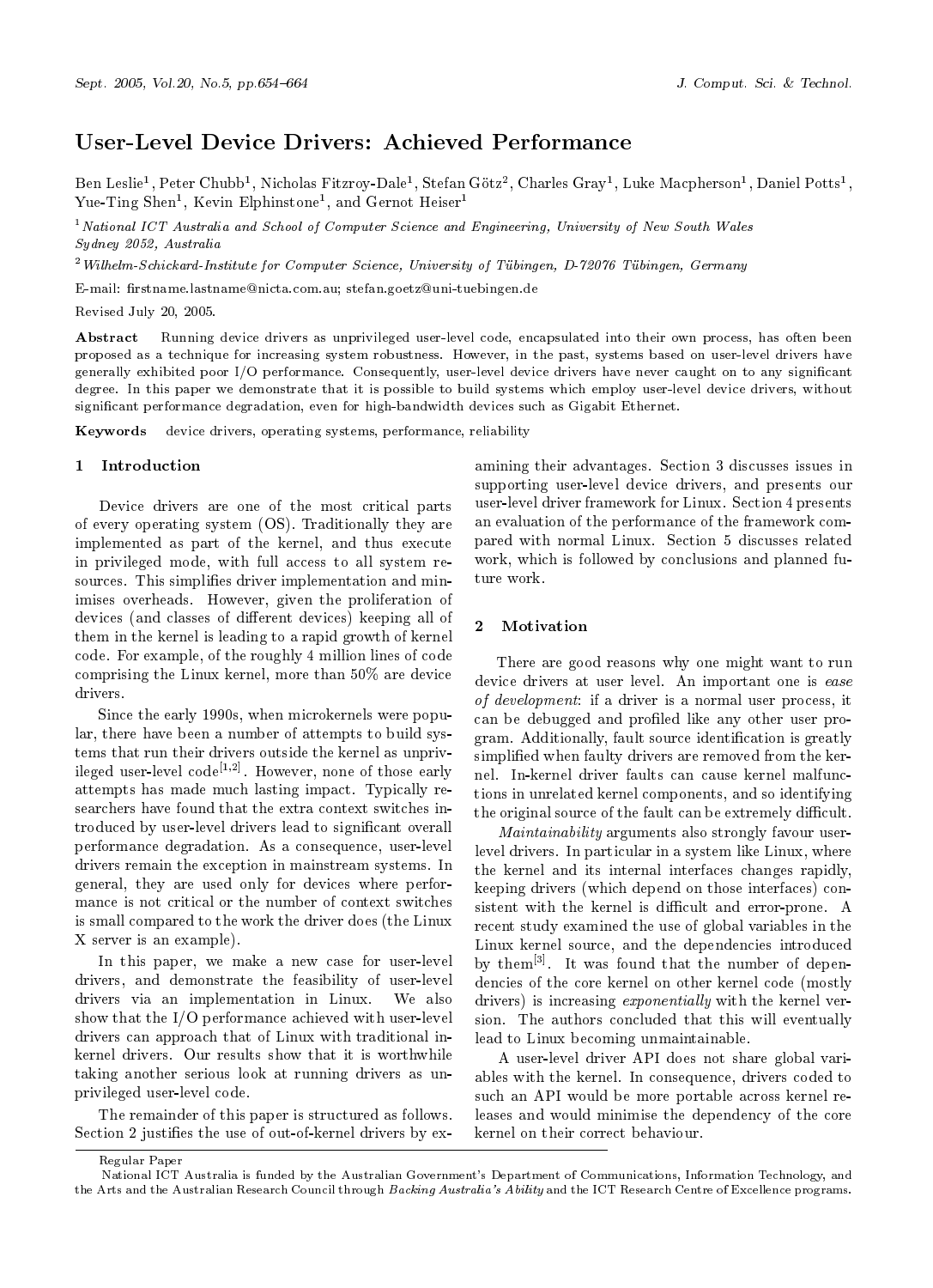While in-kernel drivers are on the one hand able to bypass the API and can break abstractions, they must, on the other hand, adhere to a *restrictive programming* model. In traditional Unices and Linux, for example, drivers are written in C, because the runtime support for other languages is not available in-kernel. It is possible to port enough of the  $C++$  runtime environment to allow a subset of  $C++$  to be used, but the increased complexity of driver plus environment increases the effort involved to a prohibitive degree. User-level drivers could be written in any language that can bind to the exported API, including even high-level scripting languages. This has the potential to greatly simplify driver development, at least for drivers whose performance is not critical.

While handling an interrupt, a driver has an even more restricted programming model  $-$  it runs on the stack of the process that was interrupted, and it may not block. This requires very careful resource management to avoid unfairly blocking the current process, or deadlocking the kernel. User-level drivers run in their own context avoiding the issue of blocking in the interrupt handler and simplifying deadlock prevention.

A further advantage of user-level drivers is that their release schedule can be decoupled from that of the kernel. In-kernel drivers have to be compiled for a particular kernel; when the kernel is updated, the end-user has to either recompile the driver, or obtain a new one from the vendor. If the driver is in user space, it depends only on the user-driver API, and standard Linux and POSIX APIs, and so the same driver binary can continue to be used.

More recent work on user-level drivers<sup>[4]</sup> was motivated by performance considerations, typically in the context of high-speed networks. With such networks, performance is often limited by the overheads associated with the mode switches required for the communication between in-kernel drivers and user-level clients. Performing all device handling in the client's address space reduces overheads, provided the drivers use polling rather than interrupt-driven  $I/O$ . In general, this can be done securely only with specialised NICs providing support for secure user-level drivers, or in situations where it is acceptable for a single application to monopolise a device. We view this application of user-level drivers as complimentary motivation, but not the focus of our approach.

Some of the software engineering advantages of userlevel drivers could be realized by supporting user-level drivers as well as traditional in-kernel drivers. For example, drivers could be developed and debugged at user level and integrated into the kernel at a later time (possibly for improved performance). This has the potential of improving the quality and reliability even of drivers in the kernel, if they have originally been developed for the (stricter) user-level API.

However, keeping all drivers at user level has potential benefits for *system stability*. A recent study of Linux

kernel code has shown that the defect density of device drivers is three to seven times that of other parts of the kernel<sup>[5]</sup>. This is both a reflection of the inherent complexity of driver code and the fact that much of it is written by people not necessarily very familiar with the internal operating system structure. The resulting negative impact on system reliability is not restricted to open source systems: it has been reported that device drivers were responsible for 27% of crashes in Windows 2000, compared to only 2% for the rest of the kernel<sup>[6]</sup>.

A crashing in-kernel driver often takes the rest of the system down with it, but a system may be able to survive a crashed user-level driver by restarting it. The arguments made in favour of recursive restartability<sup>[7]</sup> apply fully to user-level drivers. This includes better control over resource consumption (and protection against resource leaks) as normal OS resource management can be applied to user-level drivers as to any user process. Hence, user-level drivers have the potential to improve system reliability.

A fundamental problem with in-kernel drivers is that they must be trusted completely by the system. As the Stanford study<sup>[5]</sup> shows, this trust is totally unjustified. With the present convergence of computing and entertainment this is likely to get worse. People regularly buy additional peripherals for their computers, be it a wireless mouse, joy-stick or a digital camera, and load the drivers supplied with the gadget into their system, thereby implicitly (and mostly unknowingly) trusting the manufacturer of the device (and whoever the manufacturer may have out-sourced driver development to). While we are not aware of any cases of malicious device drivers yet, it is probably only a matter of time until they appear, and systems are poorly guarded against such threats. Manufacturer certification of drivers is unlikely to help, as it is unreasonable to expect that any manufacturer can really make any guarantees on the correctness of non-trivial drivers.

One possible solution to the problem of trusting dubious code is to ensure that the code can be trusted. This can be achieved by the use of typesafe languages<sup>[8]</sup>, transactions<sup>[9]</sup>, software-based fault isolation<sup>[10]</sup> or proof-carrying code<sup>[11]</sup>. These techniques are, however, not directly applicable to device drivers, which interface directly to hardware. The complex hardware interfaces, featuring plenty of side effects, and complications such as devices executing scripts from memory, are beyond the state of the art of such software techniques (although such methods may become feasible for driver verification one day). Furthermore, it seems unrealistic to expect all drivers to be re-written in a type safe language or to the restrictive coding standards that could make some of these techniques applicable. Finally, it is difficult with such software techniques to address the resource management problems of in-kernel drivers, while user-level drivers enable the use of standard resource-management techniques.

The alternative solution is to accept that drivers are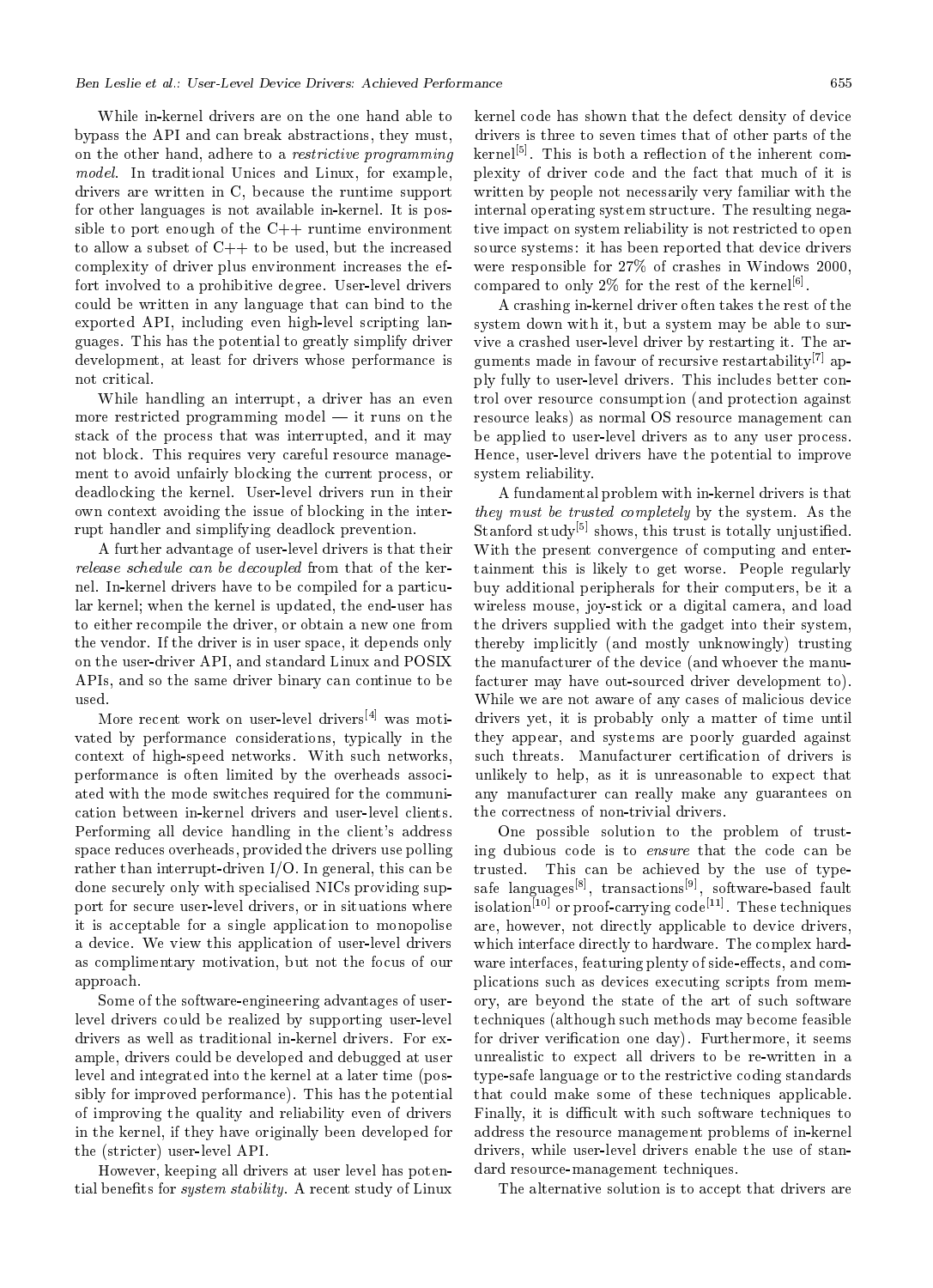untrustworthy and equip the system with mechanisms for dealing with this fact. An obvious prerequisite for untrusted device drivers is that drivers execute without kernel privileges and outside the kernel's address space, i.e., at user level. By itself, however, isolating the device driver from the kernel is not enough to enable completely untrusted device drivers. Firstly, the system itself relies on device drivers for its operation (booting, swapping etc.) We do not address this issue here, other than by noting that there are ways to solve it. A system could have essential user-level drivers statically linked into the boot image. Furthermore, the  $\text{SUNDR}^{[12]}$  approach of encoding and signing file data in order to avoid trusting the file server could be extended to untrusted disk and network drivers.

Secondly, device drivers performing direct memory access can bypass the OS protection mechanism even when running at user level. This is a problem which can be solved by using more sophisticated  $I/O$  hardware, which is already available in some commercial computer systems<sup>[13]</sup>. Taking advantage of such hardware completely encapsulates the driver and allows it to access only explicitly authorised memory and resources. Again, utilisation of such hardware support is not subject of this paper.

For the remainder of this paper, we focus on the performance aspects of user-level device drivers, as adequate performance is a prerequisite for the widespread adoption of user-level device drivers. Note that we do not tackle the problem of protecting the system from errant driver DMA, we leave this aspect for future work. We believe that encapsulating drivers (at user-level) without restricting DMA still provides many of the benefits motivating user-level drivers, such as improved robustness and enforced modularity. In addition, others have demonstrated a 99% reduction in driver-induced system crashes when drivers are encapsulated without DMA protection, but still run in privileged mode<sup>[14]</sup>. Our approach provides stronger encapsulation by running drivers in user-mode.

#### $\bf{3}$ Design and Implementation

In this section we discuss the design and implementation of our user-level device drivers for Linux. We first identify and discuss general issues that arise in supporting device drivers at user level as compared with approaches taken to support drivers in traditional monolithic kernels. For each issue, we then describe how we resolve it in our user-level driver support for Linux.

### 3.1 Interrupts

An *interrupt service routine* (ISR) is responsible for reacting quickly and efficiently to device events. It is invoked almost directly via a hardware-defined exception mechanism that interrupts the current flow of processor

execution and enables the potential return to that flow after completion of the ISR.

In general, the length of the ISR should be minimised so as to maximise the burst rate of device events that can be achieved, to reduce ISR invocation latency of all ISRs (assuming they are mutually exclusive), and to minimise the overall CPU processing required for a given number of device events. Any additional perinterrupt processing can have a negative impact on all three aspects of interrupt processing. Gigabit Ethernet hardware can easily generate events at a rate that traditional in-kernel drivers struggle to process, and thus the hardware usually provides a mechanism to limit the interrupts generated. Such high interrupt-rate devices illustrate that there is little scope for significantly increasing in interrupt processing overhead.

### 3.1.1 Linux User-Level Interrupt Delivery

The normal way to hook a driver onto an interrupt inside a kernel driver is to call request irq() with a callback function. The kernel then sets up its internal tables to call the ISR when an interrupt arrives. ISRs steal the kernel stack from the process running when the interrupt arrives; they are fairly limited in what they can do.

There are several ways user processes could be informed of interrupt events: map an interrupt onto a signal; use an event queue, similar to that used in the USB input device support; or allow a user thread to wait for an interrupt by reading a special file.

Signals are the slowest mechanism, due to requiring an extra context switch, while the other two should be similar. The third mechanism was chosen since it was the simplest to implement.

Information about interrupts is exported in vanilla Linux 2.6.x via /proc; there is a subdirectory  $\pi$  /proc/irq/n/ for each handled interrupt. We extended this so that all potential interrupts have a directory. When a user process opens /proc/irq/n/irq, a tenline interrupt handler is installed for interrupt n. At close () time, the handler is deinstalled. (All file descriptors are closed when a process dies, so if the driver dies, the interrupt handler will be deinstalled. An example of simplified resource management enabled by userlevel device drivers). Access control is presently very unsophisticated: any process running as root can install an interrupt handler, provided that no handler is presently registered for the interrupt.

When an interrupt occurs, the in-kernel handler disables the interrupt and increments a per-interrupt semaphore.

When the user process does a read () on the file, the value of the semaphore, if non-zero, is returned. Otherwise the interrupt is enabled, and the process sleeps on the semaphore. Once an interrupt is received, the driver does whatever is necessary to acknowledge the interrupt on the card.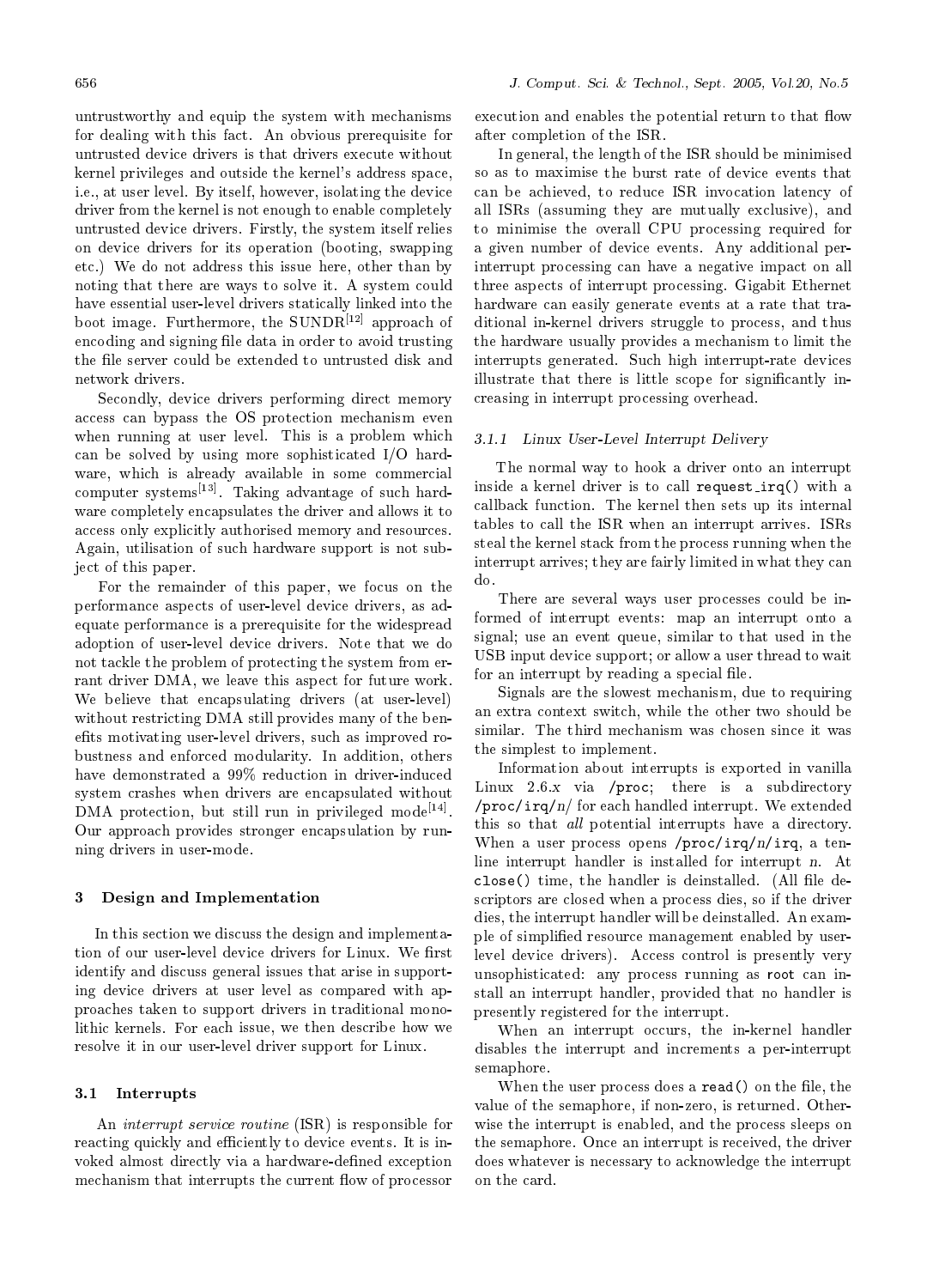#### Device Mapping and DMA  $3.2\,$

Device drivers require access to the registers of devices they manage. In-kernel drivers potentially have access to all  $I/O$  ports and physical memory, including device registers. Drivers running at user-level require a method for obtaining access to device registers and memory. On Linux the  $dev/mem$  file provides access to the physical memory. Device drivers call mmap() to map the appropriate section of  $/dev/mem$  into their address space.  $\Phi$ 

Bus-mastering DMA-based devices access physical memory directly using I/O-bus addresses, which may be physical memory addresses or some mapping of  $I/O$ bus addresses to physical addresses. DMA-based devices create two issues: translation and pinning.

*Translation.* Buffers specified by user-level applications are identified using virtual addresses. DMAcapable devices require these addresses to be translated into I/O-bus addresses. This translation can be done simply and quickly by an in-kernel device driver by accessing the page tables stored within the kernel address space. Additionally, some drivers deal only with the kernel address space and can directly use kernel addresses (or some fixed offset) for DMA.

The Linux kernel provides functions (pci\_map\_xxx) to map (struct page \*, offset, len) tuples to (busaddr, len) tuples. We added to Linux the means to access these functions from user-level via a new system call. In addition to performing the mapping, the system call keeps track of the mappings so that when the user-level process crashes or exits they can be torn down cleanly.

In the case where the Linux kernel generates and receives DMA-based transactions to and from user-level drivers, the addresses can be readily converted by the kernel into or from  $I/O$  bus addresses to alleviate the need for any translation within the driver. This is the scenario for the encapsulated block and network userlevel device drivers we developed, which are described in Subsections 3.4.1 and 3.4.2.

 $Pinnina$ DMA-capable devices access physical memory directly without any mediation via an MMU. Coordination between the page replacement policy and the device driver is required to avoid the situation where a page is swapped out and the underlying frame is recycled for another purpose while an outstanding DMA is yet to complete. Preventing pages from being swapped out is generally termed *pinning* the page in memory. Pinning is handled by in-kernel bookkeeping that indicates to the page replacement algorithm that the frame is pinned.

User-level drivers of DMA-based devices also require pinning. Pinning functionality could be made available by a system call API to update the in-kernel bookkeeping. Such an API should be combined with the API for

 $\Phi$ This mechanism was already available in Linux.

translation to minimise system calls. One can envisage a single system call that unpins the current  $I/O$  buffer, pins the next I/O buffer, and supplies the buffer's  $I/O$ bus address for DMA.

Some architectures do possess I/O MMUs which could potentially simplify this issue by disabling (and postponing)  $I/O$ -bus access to replaced pages.

As was the case for translation, our particular userlevel block and network drivers rely on the Linux kernel providing pinned I/O buffers, hence no pinning functionality was required for our framework.

#### 3.3 **Generating and Consuming Work**

A device driver provides an interface to allow the kernel to direct the driver to perform work. A driver also expects an interface provided by the kernel in order to hand off work to the kernel or signal completion of activities. The following sections discuss these interfaces that are important to driver performance.

### 3.3.1 Providing Work to the Driver

Drivers provide an interface for the kernel to enqueue work to be performed by the device. This involves passing the driver a work descriptor that describes the work to be performed. The descriptor may be a data structure (or a reference to one) or arguments to a function call. The work descriptor identifies the operation and any data (buffers) required to perform the work. Drivers and the kernel share the kernel address space which enables fast transfer (by reference) and access to descriptors and buffers.

In moving drivers to user level in Linux, work descriptors can still be efficiently delivered to the driver by sharing memory between the kernel and the user-level driver. There are obvious concurrency issues in managing data structures in shared memory. We make use of lock-free queues (implemented with circular buffers) which allow work to be enqueued for a driver without requiring explicit interaction with the driver on every operation. This encourages a batching effect where several local lock-free operations follow each other, and finally the recipient driver is activated.

### 3.3.2 Offloading Work

Drivers also produce work for components of the kernel. A common example is a network driver receiving packets and therefore generating work for an IP stack. Like enqueueing work for the driver itself, an efficient mechanism is required in the reverse direction to enqueue work for, and activate (or continue) a kernel component such as an IP stack. When in-kernel, work descriptors and buffers can be handled in a similar manner to enqueueing work for the driver, i.e., descriptors and buffers can be transferred and accessed directly in the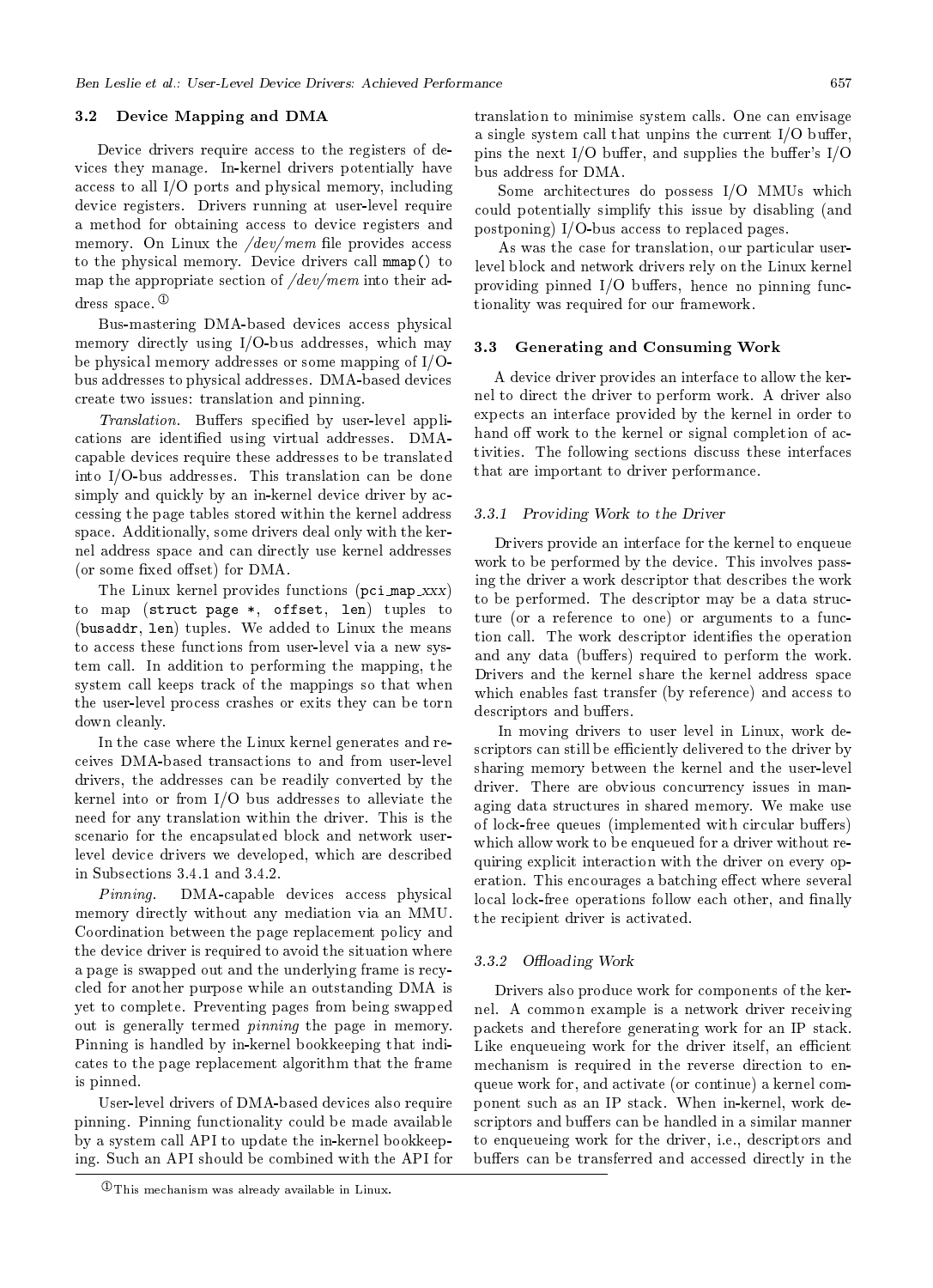kernel's address space. Once work is enqueued for a kernel component, the component requires activation via a synchronisation primitive. Again, the primitive can rely on the shared kernel address space to mark a component runnable and place it on the appropriate scheduler queue.

A user-level driver can also offload work to (or continue work in the kernel by enqueing descriptors in a shared memory region, and then activating kernel activity via a system call.

#### $3.4$ Linux Specifics

Up until this point, we have discussed user-level device driver support in Linux generally. The following two subsections describe specifics of supporting a userlevel IDE driver and a user-level network driver.

### 3.4.1 Block Loopback

In Linux there is no standard way for a user-level program to act as a block device. We implemented a small kernel module which allows user-level device drivers to hook into the standard Linux block layer. The module presents a filesystem that has pairs of directories: a master and a slave. When the filesystem is mounted, creating a file in the master directory creates a set of block device special files, one for each potential partition, in the slave directory.

The file in the master directory can then be used to communicate via a very simple protocol between a user-level block device and the kernel's block layer. The block-device special files in the slave directory can then be opened, closed, read, written or mounted, just as any other block device.

In this model the user-level block device is passed bus addresses, which can be used without translation when performing DMA, rather than needing to call back into the kernel to pin and translate the address.

It is important to note that this module is a generic block device module, and is not tied to the specific device drivers we have implemented.

### 3.4.2 Network Loopback

Unlike block devices, Linux has an existing mechanism to allow user-level programs to act as a network device and inject packets into the standard protocol stack. To use this, user-level programs open a special device and perform an ioctl() call to register as a new network device in the system. Packets are then transferred between the program and kernel using the standard read ()/write () file interface. Initially we used this interface for our network device, however as expected the performance was quite poor due to the excessive copying of packet data.

To avoid this problem we created a more efficient interface which avoids the copying overhead. We modelled the interaction between the kernel and the user-level device driver on the standard network-device to driver interaction. On initialisation we setup a transmit ring and receive ring in an area of shared memory.  $\mathcal{D}$  When the packets need to be transmitted, the kernel module pins them in memory and adds a descriptor to the transmit ring. In the same way, when the driver receives a packet, it is placed onto the receive ring. The network loopback structure is shown in Fig.1.



Fig.1. Linux network loopback structure.

To inform the user-level device driver that work is available, we simulate an interrupt by incrementing a semaphore associated with the device driver's interrupt file descriptor. The kernel checks for received packets each time the user-level device drivers returns from an interrupt handler.

### $\overline{4}$ **Evaluation and Results**

We chose IDE disk and Gigabit Ethernet as the devices to experimentally evaluate our device drivers and infrastructure to run them at user-level. We chose disk as it is a moderate device in terms of data bandwidth it produces and consumes, and the rate of interrupts it generates. Gigabit Ethernet was chosen as it is a high bandwidth device with potentially very high interrupt generation rates that are a challenge for conventionally structured operating systems to cope with. As such, they represent a good target for evaluating our driver's performance under high loads. Success in efficiently supporting Gigabit Ethernet would make our approach suitable for a very wide variety of devices.

For all our experiments we used a HP ZX2000, 900MHz Itanium 2 CPU, with 1GB RAM, and Linux 2.6.6 as the operating system platform. For the disk benchmarks we used a Maxtor Diamondmax Plus 9 80GB ATA-133 7200rpm disk, for the network benchmarks we used an Intel PRO/1000 (82545GM) Gigabit Ethernet controller.

## 4.1 Disk

To evaluate disk read performance, we developed a simple benchmarking application that reads a 64MB contiguous range of 512-byte sectors from the start of

 $\circledast$  The format of the receive and transmit rings is independent of the underlying device's receive and transmit rings.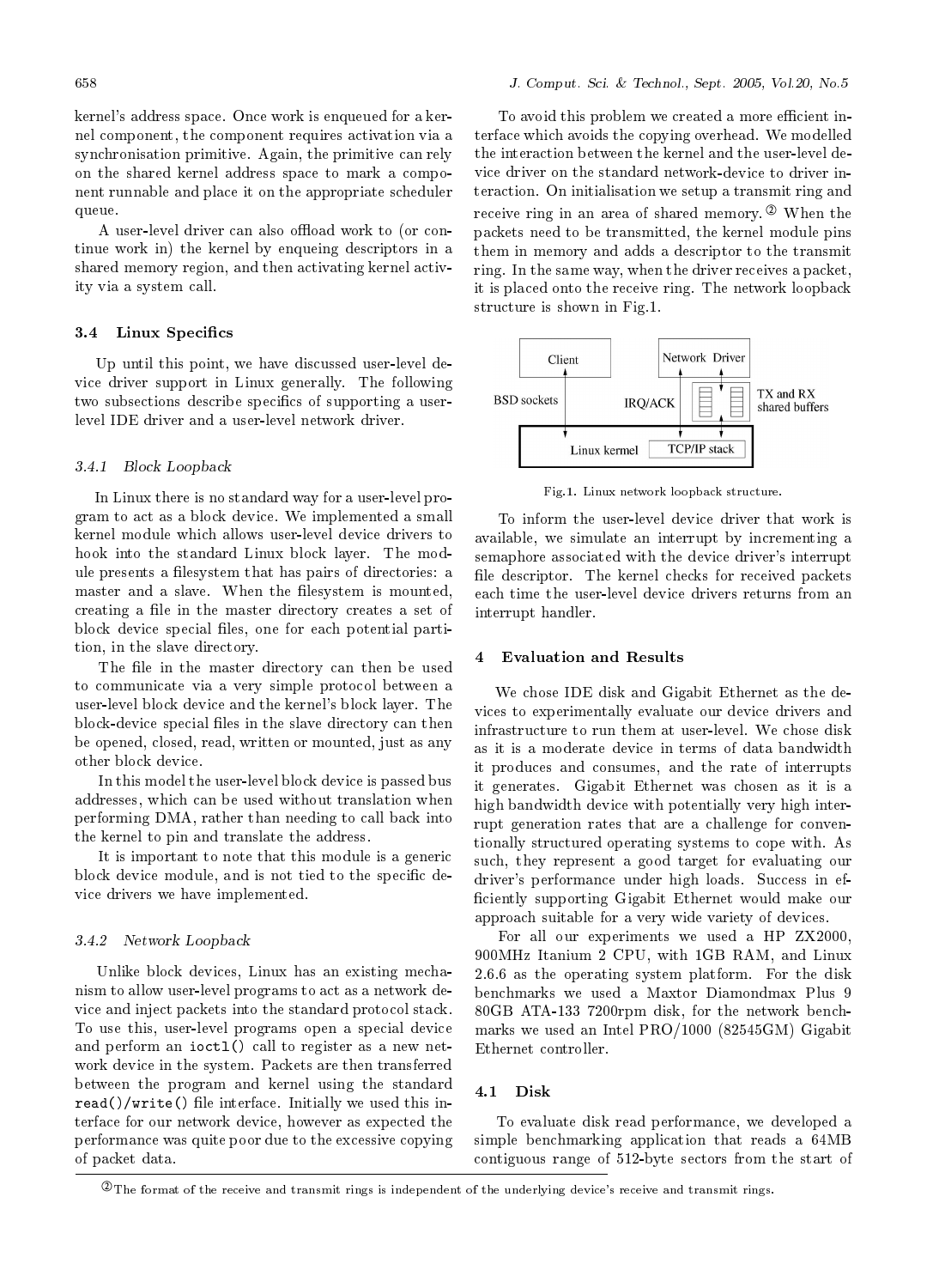the disk. We measure the elapsed time (using the CPU cycle counter) for each benchmark run and calculate throughput in MiB/s (1MiB =  $2^{20}$  bytes). During the benchmark, a low priority idle process is used to measure available CPU to calculate CPU utilisation during the benchmark. The idle thread is implemented using a tight loop which calculates the difference between the current and last cycle count values  $(\Delta t)$ , and adds this to a running total. If  $\Delta t$  is greater than the maximum number of cycles required to perform one iteration of the loop, accounting for TLB and cache misses, the result is accounted to a context switch, and therefore not included in the total.

The benchmark was repeated and varied such that each benchmark run used a different requested transfer size. The transfer size used initially was one sector, and then it was increased a sector at a time  $(1, 2, 3, ...)$ 4, etc.) in each subsequent run until 32 sectors are requested for each transfer, after which the transfers are increased by increasingly larger increments until 8,192 sectors<sup>3</sup>. Each run at a particular requested transfer size was repeated 10 times.

We measured the following configurations:

Linux Kernel. The benchmark runs as a normal application on the Linux kernel with our IDE driver in kernel  $\Phi$ . The benchmark uses /dev/hda to bypass the file system and access the drive directly. The device is opened using O DIRECT to avoid unnecessary kernel copying by DMA-ing directly into the benchmarking application's buffer.

*Linux User.* This configuration is the same as the Linux Kernel benchmark, except that our IDE driver runs as a user-level application on the system. The IDE driver application accepts and responds to requests from the Linux kernel as described in Subsection 3.4.1.



Fig.2. IDE read throughput and CPU utilisation.

Fig.2 shows these benchmark results. The lines beginning at the bottom left corner and rising to the top right corner represent achieved disk throughput  $(in MiB/s)$ , while the downward-sloping lines represent measured CPU utilisation. When comparing the results for Linux in-kernel versus the user-level configuration, we see almost indistinguishable results for the throughput curves. The CPU utilisation curves are also almost indistinguishable when the requested transfer size is 128 sectors or greater. Below 128 sectors we see that the extra overhead of context switching between the benchmark application and the user-level IDE driver manifests itself as a small increase in CPU utilisation, where the worst case is a  $17\%$  increase in CPU utilisation (52\%) to  $61\%$ ) for the single sector transfer request size.

#### $4.2$ Network

In this section we evaluate our user-level driver framework in the networking context. Running the device driver for a Gigabit Ethernet controller at user level is likely to have the most detrimental effect on performance, and thus this subsection contains the results most critical to the practicability of user-level drivers.

The following configurations are compared in this scenario.

*Linux Kernel.* This configuration uses our driver  $\circled{S}$ in-kernel together with the Linux IP stack. All benchmarking software required on the machine under testing runs as a normal application in a process.

Linux User. This configuration uses our driver running encapsulated as a Linux process. The IP stack remains within the Linux kernel, and communicates with the driver application via the specialised file descriptor interface. Benchmarking software required on the machine under test runs as a normal application in another process. This configuration was described in detail in Subsection 3.4.2 and Fig.1.

The benchmark we used to compare in-kernel versus user-level network driver performance was UDP-echo. We chose UDP echo as a benchmark as it consists almost entirely of driver and IP stack processing, and thus will exaggerate any differences in driver overheads between the two configurations. The setup we used is shown in Fig.3. We used a locally-developed *ipbench*<sup> $\circledcirc$ </sup> software suite to perform the benchmarks.

Each client, an identically configured 2.5GHz Celeron CPU with ample memory and two network interfaces, applies a load of 1,024 byte UDP packets on the target machine which echoes the contents of the packet back to the senders. The senders count the successful

The precise transfer sizes beyond 32 were 40, 48, 56, 64, 80, 96, 112, 128, 160, 192, 224, 256, 320, 384, 448, 512, 640, 768, 896, 1024, 1280, 1536, 1792, 2048, 2560, 3072, 3584, 4096, 5120, 6144, 7168, and 8192 sectors.

 $\mathcal{L}_{W}$  replaced the standard Linux IDE driver with ours to ensure a fair comparison as the standard driver's performance was sufficiently below ours to significantly bias the results against the in-kernel case.

Our network driver was found to have identical performance to the standard Linux E1000 driver. However, we still used our driver in-kernel to avoid any bias in the experiments.

 $\mathcal{O}_{\text{Iphench}}$  is available at http://ipbench.sourceforge.net.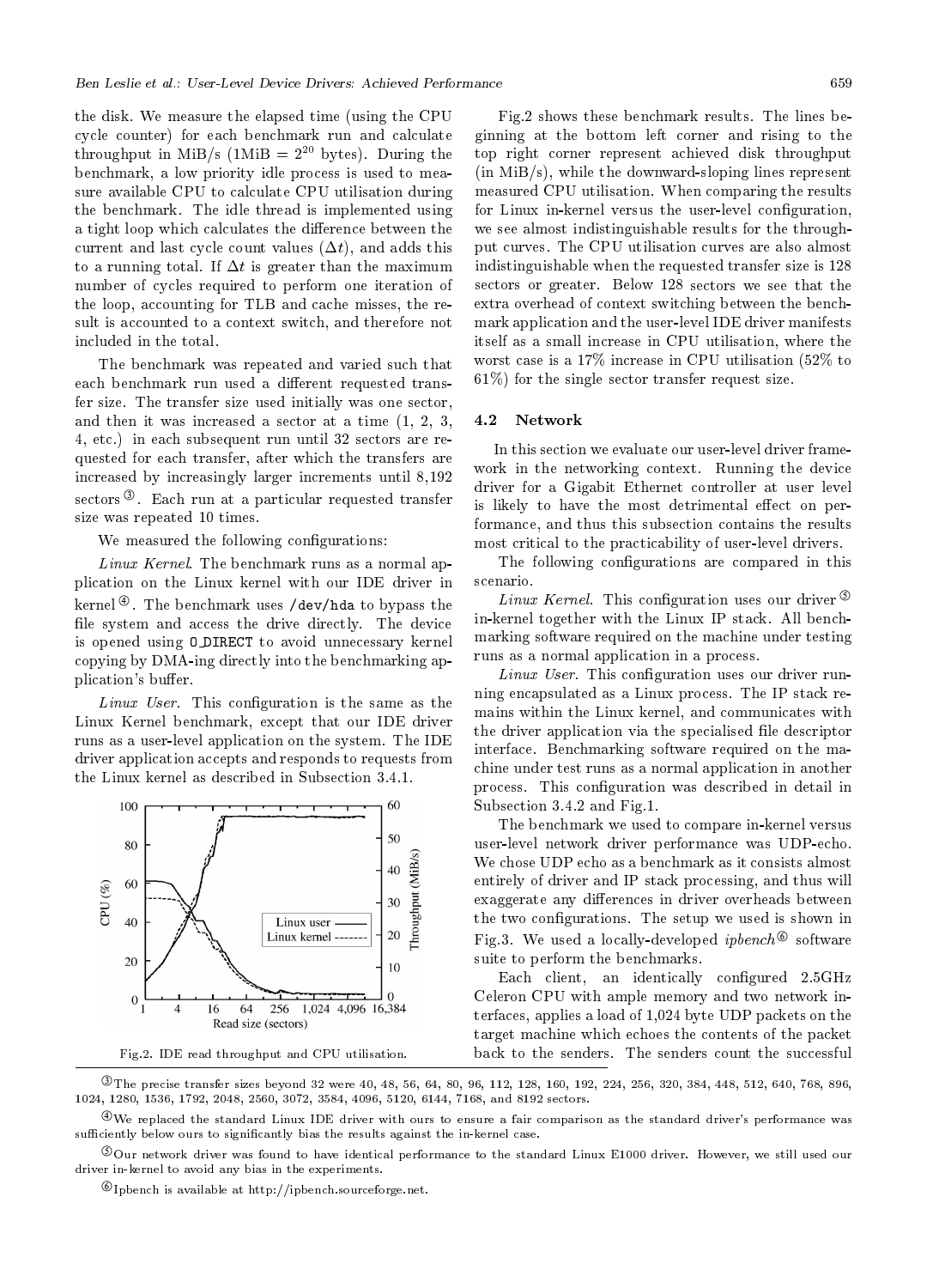replies to determine the achieved echo throughput. The combined applied load is varied from 10Mb/s to above  $900Mb/s^{\circ}$ . CPU utilisation is monitored on the target machine using our standard method described in Subsection 4.1. In one configuration, the target machine has our driver in kernel, in the other configuration, our driver runs at user-level.



Fig.3. Network benchmarking setup.



Fig.4. UDP echo throughput and CPU utilisation.

Fig.4 shows the UDP echo throughput and CPU utilisation results. The solid lines are results from the driver in-kernel; the dashed lines are the results from the driver running at user-level. The lower pair of lines represent CPU utilisation (the left scale) at each requested throughput level (the lower scale). The upper pair of lines represent achieved echo throughput (the right scale) at each level of requested throughput.

Examining achieved throughput, we see that both the in-kernel and user-level driver configurations achieve the requested throughput up until high loads. The inkernel driver peaks at 850Mb/s throughput, after which throughput drops slightly with increasing applied load. In the user-level configuration, the throughput peaks at 790Mb/s prior to dropping off with increasing applied load. The user-level driver configuration achieves 93\% of the achieved throughput of the in-kernel configuration.

Examining the CPU utilisation under load, we can see the extra CPU overhead we introduce by running the driver at user-level. Surprisingly, the largest difference in CPU utilisation is 4% of the overall CPU capacity at a load of  $720Mb/s$ . This represents a  $7\%$  increase in CPU utilisation.

This outstanding result can be attributed to both the carefully constructed and highly optimised interface between the user-level driver and the Linux kernel, and the hardware mechanisms provided by the Ethernet controller to reduce the number of interrupts generated by packet transmission and reception.

#### $4.3$ **Summary**

For moderate bandwidth and interrupt rate devices like disk, we see that running device drivers at userlevel results in small increases in CPU utilisation in micro-benchmarks. For fast networks with high packet rates, we see that hardware-provided interrupt reduction mechanisms result in very small differences in throughput and CPU utilisation  $(7%)$  when comparing user-level with in-kernel device drivers.

#### $\overline{5}$ **Related Work**

Liedtke's L3 system employed user-level device drivers since  $1988^{[1]}$  and is probably the first system to have done so. L3 allowed drivers to access device registers and used IPC messages to deliver interrupts to the driver. DMA was restricted to trusted drivers, other user-level drivers did not have to be trusted. While performance was claimed to be good, the only data given was a comparison of IPC cost with disk block transfer times, as well as some figures on serial port performance. In particular, no performance data was provided for network interfaces. Furthermore, L3 used an in-kernel driver for the hard disk (as this was required for booting and used DMA and thus needed to be trusted anyway). Consequently it is not possible to draw any conclusions from the literature on the real performance of L3 user-level drivers.

Mach 3 used a similar model to support user-level  $drivers^{[2]}$ . Interestingly, the main motivation was performance: Mach previously lacked a zero-copy interface to kernel drivers, and zero-copy could be achieved by running the device driver in the same address space as the client (protocol stack of file system server, both presumably trusted subsystems). Other reasons given for userlevel drivers were preemptability, location transparency and easier code sharing between related drivers. The authors reported significant improvements in Ethernet throughput, which was, presumably, a result of removing data copying between driver and client. Throughput improvements were also reported for SCSI disks. It appears that most performance gains in Mach 3 resulted from implementing device drivers cleanly, and

 $\mathcal{D}_{\text{The 1000Mb/s load}$  is beyond wire speed and results in some packets being dropped by the switch.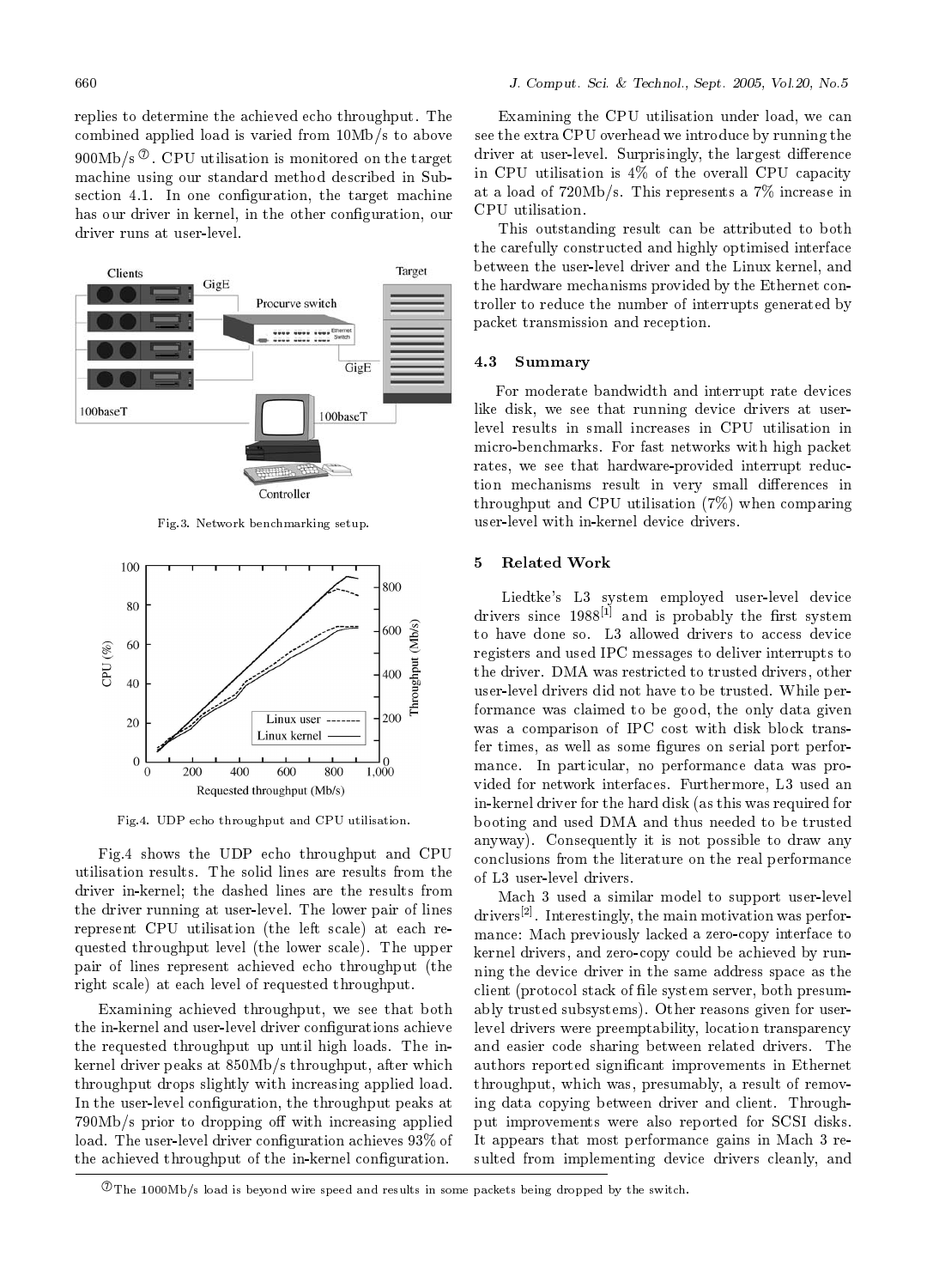avoiding unnecessary copying. No comparisons were done with monolithic systems, and no information on CPU utilisation (which might give an indication of the communication-induced overhead) was provided. It is well known that Mach had significantly worse overall performance than monolithic Unix systems  $[15]$ , hence it is difficult to draw general conclusions on the performance of user-level drivers from the Mach experience.

Golub et  $al.$ <sup>[16]</sup> implemented a different user-level driver model in Mach 3, also with the aim of sharing code, as part of the IBM Workspace OS project. Part of their motivation was to support running concurrent operating systems on the same microkernel. Their model actually leaves the lowest-level parts of the drivers (what in Linux lingo would be called the "top half driver") in the kernel, dynamically loaded by the (trusted) bottomhalf driver. The two parts of the driver communicate via shared memory and a semaphore. DMA control was also completely done by the kernel. No performance data was published.

The Raven kernel<sup>[17]</sup> implemented a device driver model similar to Mach  $3^{[2]}$ , also motivated by the elimination of copying between kernel and user space. Interrupts are delivered to drivers as an upcall. In order to ensure that critical sections remain atomic, a global variable is used to indicate to the kernel that the driver is holding a lock. The driver must be trusted to follow the protocol and inform the kernel when releasing the lock. The authors measured interrupt latencies and found that invoking a user-level driver was significantly more costly than a kernel driver. They expected this overhead to be amortised by not copying data, but presented no results on overall I/O performance.

Hunt<sup>[18]</sup> implemented user-level drivers for Windows NT. The motivation for the work was easing driver development by enabling driver development in the application execution environment, instead of the restricted and complex driver environment that exists in-kernel in NT. The user-level drivers are supported by an in-kernel driver proxy that redirects  $I/O$  request packets (IRPs) from the device proxy registered in the kernel, to the user-level driver for servicing. The design suffers from significant performance degradation, and does not support drivers requiring access to hardware.

A user-level driver model also exists for the Fluke kernel<sup>[19]</sup>. The main motivation for user-level drivers in Fluke was to reconcile the execution environment of the Fluke kernel (a non-blocking kernel) with that of legacy drivers. The in-kernel environment was unsuitable for driver execution, leading to the natural solution of moving drivers to user mode where the driver execution environment can be emulated. The obtained performance results showed up to a  $100\%$  increase in CPU overhead. The culprits identified were IPC performance of the Fluke kernel, and overheads of the runtime environment (marshaling costs).

Schaelicke<sup>[20]</sup> proposes a user-level I/O hardware architecture. The architecture provides secure access to device hardware at user-level via specialist hardware. The motivation being to remove the operating system from the path to the hardware and deal directly with the hardware itself. Briefly, the architecture provides a safe method to enqueue requests directly to the device, an I/O TLB for protection and enabling direct DMA to applications, and a light-weight notification mechanism. His simulation results show a significant performance improvement of a 100-fold reduction in CPU overhead. We view this work as complimentary, and believe our framework could take advantage of such hardware if available.

Similarly,  $Pratt^{[21]}$  proposes user-safe devices using similar hardware proposals (safe application access to hardware and in-device memory translation) to remove the operating system from the application-to-hardware path. However, the motivation in this case is to improve quality of service by removing the operating-system overhead in device management which has proved difficult to account for.

Work at the University of Washington<sup>[14]</sup> attempts to encapsulate device drivers by introducing protection domains, called nooks, within the kernel's address space. This has the advantage of potentially fewer changes required to existing drivers; however, the authors found that tight integration of Linux drivers with the kernel made this approach difficult. A nook is essentially a user-level process with read-only access to kernel data. This helps when running unmodified legacy drivers, but compared to a well-designed driver API that minimises communication provides marginal performance advantages. They reported a significant performance degradation in both throughput and CPU utilisation for network. Compared to our approach nooks uses significantly more lines of code  $\mathcal{F}$ . The nooks wrapper code is also highly dependent on the Linux kernel internals which given the rapid change of Linux will make it very hard to maintain.

Reducing network latency, particularly for highperformance computing applications, has been the main motivation for work on user-level network drivers. The idea is to perform device management in the client's address space and thus remove the need to perform mode or context switches for network processing. This approach has been used for connection-oriented networks, such as ATM<sup>[4,22]</sup>, and special-purpose networks<sup>[23-25]</sup>. Removing the kernel from all packet handling generally requires a switch from an interrupt-driven to a polling I/O model, which only makes sense if the network is saturated, or the application has some knowledge on when the NIC is likely to be ready. In order to maintain protection the NICs must provide support for multiplexing packets securely between different clients (as is the case with connection-oriented networks, or NICs that

 $\frac{\textcircled{8}}{22,226}$  lines of kernel code in nooks compared to 2,058 lines of kernel code in our user-level driver framework.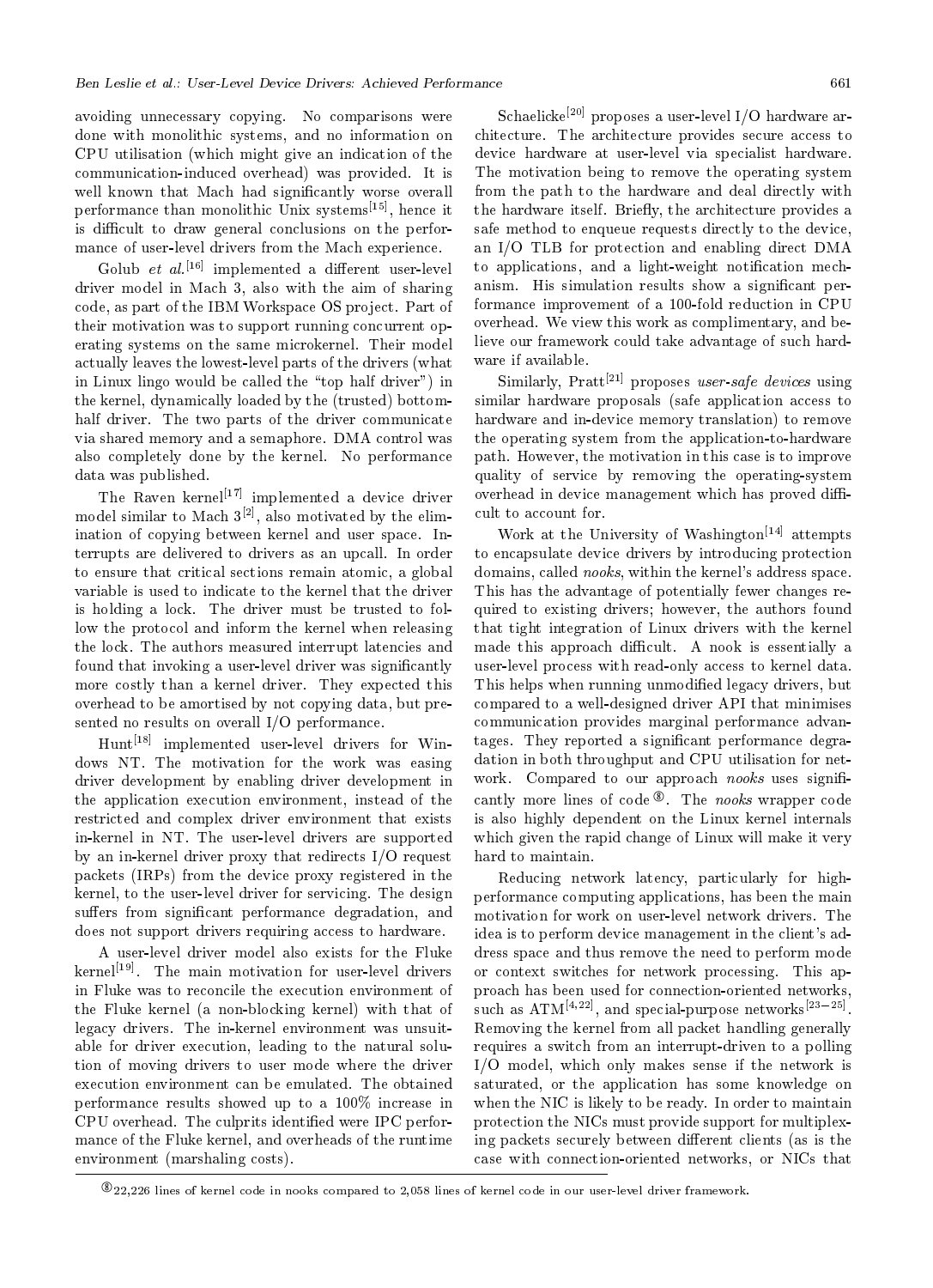support OS-installed filters $[26]$ ). Our approach is more general in that it neither gives up interrupt-driven  $I/O$ nor is it limited to special kinds of devices.

The *Palladium* approach of running Linux kernel extensions at an intermediate privilege level<sup>[27]</sup> could, in principle, be used for device drivers without significant performance impact. While this approach could protect the kernel (to a degree) from buggy drivers, it would not protect applications, which still run at a lower privilege level.

#### 6 Conclusions

Operating systems that run device drivers at userlevel stand to benefit in many ways, such as improved maintainability, flexibility, stability, driver fault recovery, and resource management. The perceived significant performance penalty in running drivers at userlevel has discouraged the adoption of this approach in general, a perception that seemed warranted given the past work exploring this approach.

We have investigated the performance of user-level device drivers by modifying Linux to enable the running of network and disk device drivers at user-level. We have compared the performance user-level drivers with the same drivers running in Linux kernel itself. Our results show the following.

• For modest bandwidth and interrupt rate devices such as hard drives, the system-level performance penalty for running device drivers at user-level is insignificant.

• High interrupt rate devices such as Gigabit Ethernet cause significant interrupt-related overhead even for in-kernel device drivers. Hardware-provided mechanisms for reducing interrupt rates (and hence overhead) can be equally applied to user-level device drivers to mitigate some of the extra overhead of invoking drivers running at user-level. When using interrupt hold-off, we see modest increases in CPU utilisation, and little change in system throughput when comparing user-level to in-kernel drivers.

We cannot attribute the good performance to a simple set of factors compared to previous user-level driver frameworks. The good performance has resulted from a systematic and thorough approach to designing and implementing a framework that avoids extra copying, heavily uses shared structures to deliver and consume work, avoids synchronisation where possible via lockfree structures, batches work to minimise notification events between components, and heavily optimises the event notification mechanisms used. The batching effect created by the interrupt hold-off mechanisms of modern networking controllers also contributed.

We believe we have made a strong case for running device drivers at user-level and demonstrated that doing so is not significantly detrimental to performance.

The potential benefits of running device drivers at user-level are great, as argued in Section 2, and when

combined with little or no performance penalty, strongly argues for their wide-spread adoption in general purpose operating systems. In the case of open-source systems, such as Linux, there is a further advantage: user-level device drivers provide protection of intellectual property of device manufacturers. User-level device drivers can be distributed binary-only, without violating the licensing conditions of the GPL-ed kernel.

### **Future Work**  $\overline{7}$

We will continue to refine our user-level driver support for Linux and investigate the performance of more complex workloads in the presence of multiple user-level device drivers. The goal is a Linux system with all drivers running at user-level, with little negative affects on performance.

Some platforms now provide I/O memory management units that can be used to protect main memory from device driver DMA. We plan to explore the integration of this kind of protection within our framework to completely encapsulate and isolate drivers from the rest of the system.

### References

- [1] Jochen Liedtke, Ulrich Bartling, Uwe Beyer et al. Two years of experience with a  $\mu$ -kernel based OS. Operating Systems Review, April 1991, 25(2): 51-62.
- [2] Alessandro Forin, David Golub, Brian Bershad. An I/O system for Mach 3.0. In Proc. the USENIX Mach Symposium, 1991.
- [3] Stephen R Schach, Bo Jin, David R Wright, Gillian Z Heller, A Jefferson Offutt. Maintainability of the Linux kernel. In IEE Proceedings, Software, 2002, 149: 18-23.
- [4] Thorsten von Eicken, Anindya Basu, Vineet Buch, Werner Vogels. U-Net: A user-level network interface for parallel and distributed computing. In Proc. the 15th ACM Symp. OS Principles, Copper Mountain, CO, USA, Dec. 1995, pp.40-53.
- [5] Andy Chou, Jun-Feng Yang, Benjamin Chelf, Seth Hallem, Dawson Engler. An empirical study of operating systems errors. In Proc. the 18th ACM Symp. OS Principles, Lake Louise, Alta, Canada, Oct. 2001, pp.73-88.
- [6] Michael M Swift, Steven Marting, Henry M Levy, Susan G Eggers. Nooks: An architecture for reliable device drivers. In Proc. the 10th SIGOPS European Workshop, St Emilion. France, Sept. 2002, pp.101-107.
- [7] George Candea, Armando Fox. Recursive restartability: Turning the reboot sledgehammer into a scalpel. In Proc. the 8th Workshop on Hot Topics in Operating Systems, 2001, pp.125-130.
- [8] Brian N Bershad, Stefan Savage, Przemysław Pardyak et al. Extensibility, safety and performance in the SPIN operating system. In Proc. the 15th ACM Symp. OS Principles, Copper Mountain, CO, USA, Dec. 1995, pp.267-284.
- [9] Margo I Seltzer, Yasuhiro Endo, Christopher Small et al. Dealing with disaster: Surviving misbehaved kernel extensions. In Proc. the 2nd USENIX Symp. Operating Systems Design and Implementation, Nov. 1996, pp. 213-228.
- [10] Robert Wahbe, Steven Lucco, Thomas E Anderson, Susan L Graham. Efficient software-based fault isolation. In Proc. the 14th ACM Symp. OS Principles, Asheville, NC, USA, Dec. 1993, pp.203-216.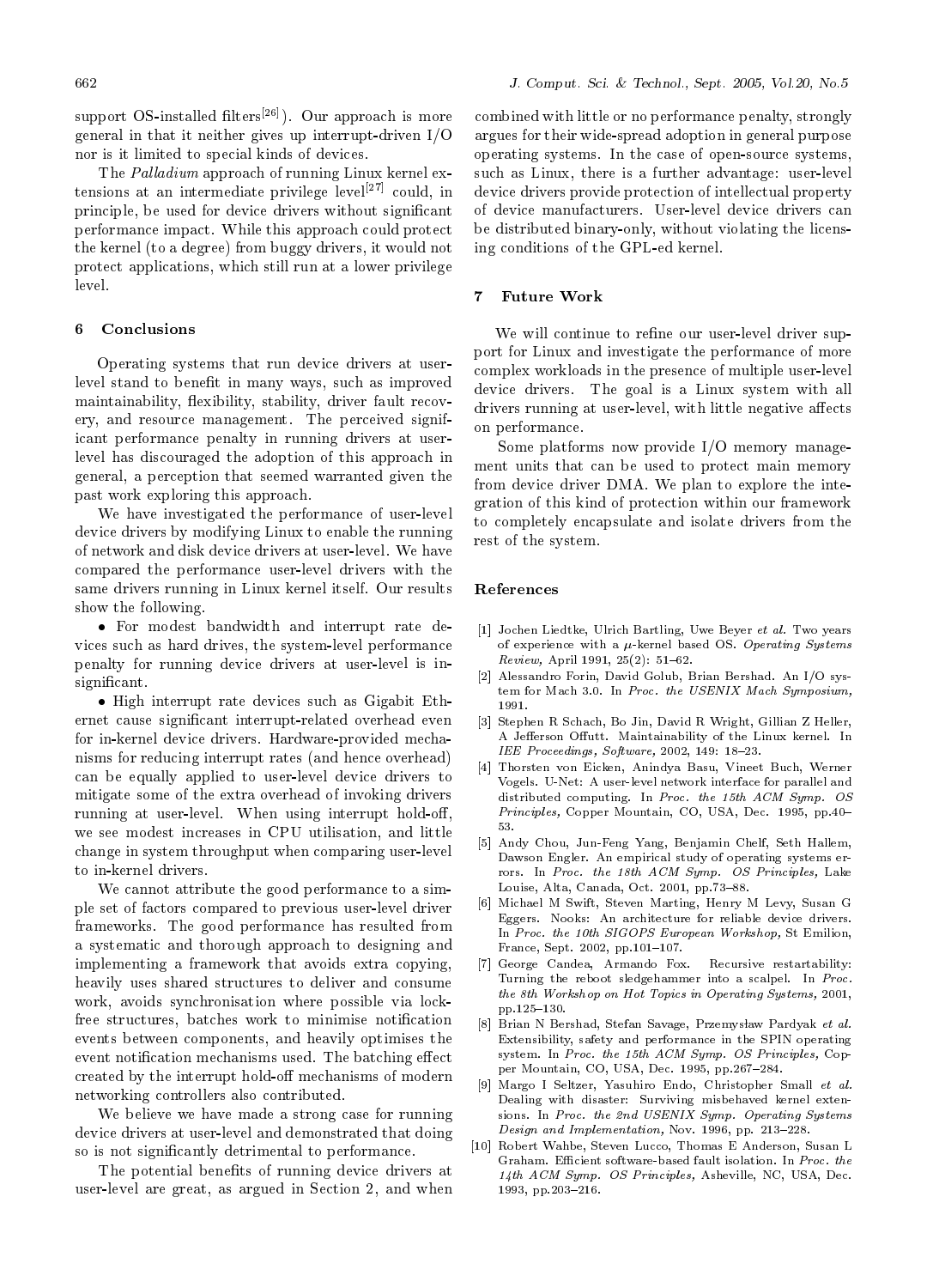- [11] George C Necula, Peter Lee. Safe kernel extensions without run-time checking. In Proc. the 2nd USENIX Symp. Operating Systems Design and Implementation, Seattle, WA, USA, Oct. 1996, pp.229-243.
- [12] David Mazières, Dennis Shasha. Don't trust your file server. In Proc. the 8th Workshop on Hot Topics in Operating Systems, Elmau, Germany, May 2001, pp.113-118.
- Digital Equipment Corporation. DIGITAL Semiconductor  $\vert 13 \vert$ 21174 Core Logic Chip Technical Reference Manual, 1997.
- [14] Michael M Swift, Brian N Bershad, Henry M Levy. Improving the reliability of commodity operating systems. In Proc. the 19th ACM Symp. OS Principles, Bolton Landing (Lake George), New York, USA, Oct. 2003.
- [15] J Bradley Chen, Brian N Bershad. The impact of operating system structure on memory system performance. In Proc. the 14th ACM Symposium on OS Principles, Asheville, NC, USA, Dec. 1993, pp. 120-133.
- [16] David B Golub, Guy G Sotomayor Jr, Freeman L Rawson III. An architecture for device drivers executing as user-level tasks. In Proc. the USENIX Mach III Symposium, 1993, pp.153-171
- [17] D Stuart Ritchie, Gerald W Neufeld. User level IPC and device management in the Raven kernel. In Proc. the 2nd USENIX Workshop on Microkernels and other Kernel Architectures, San Diego, CA, USA, Sept. 1993, pp.111-125.
- [18] Galen C Hunt. Creating user-mode device drivers with a proxy. In Proc. the 1st USENIX Windows NT Workshop, 1997
- [19] Kevin Thomas Van Maren. The Fluke device driver framework [Thesis]. University of Utah, Dec. 1999.
- [20] Lambert Schaelicke. Architectural support for user-level I/O [Dissertation]. University of Utah, 2001,
- [21] Ian A Pratt. The user-safe device I/O architecture [Dissertation]. King's College, University of Cambridge, Aug. 1997.
- [22] Peter Druschel, Larry L Peterson, Bruce S Davie. Experiences with a high-speed network adaptor: A software perspective. In Proc. the ACM Conf. Communications, Sept. 1994, pp.2-13.
- [23] Nanette J Boden, Danny Cohen, Robert E Felderman et al. Myrinet: A gigabit-per-second local-area network. IEEE Mi $cro, 1995, 15(1): 29-36.$
- [24] Matthias A Blumrich, Cezary Dubnicki, Edward W Felten et al. Virtual-memory-mapped network interfaces. IEEE Micro. 1995,  $15(1): 21-28.$
- [25] Greg Buzzard, David Jacobson, Milon Mackey et al. An implementation of the Manlyn sender-managed interface architecture. In Proc. the 2nd Symposium on Operating Systems Design and Implementation, Seattle, WA, USA, Oct. 1996, pp.245-259.
- [26] Ian Pratt, Keir Fraser. Arsenic: A user-accessible Gigabit Ethernet Interface. In Proc. the 20th IEEE INFOCOM, April 2001
- [27] Tzi-cher Chiueh, Ganesh Venkitachalam, Prashant Pradhan. Integrating segmentation and paging protection for safe, efficient and transparent software extensions. In Proc. the 17th ACM Symp. OS Principles, Kiawah Island, SC, USA, Dec. 1999, pp.140-153.



Ben Leslie is a Ph.D. candidate at the University of NSW, Australia, and programmer for National ICT Australia. His research area is microkernel based systems design.













Peter Chubb is a senior research engineer at National ICT Australia and a research officer at UNSW. He completed his Ph.D. under Associate Professor John Lions in 1989. Dr. Chubb worked at Softway Pty Ltd. as a consultant and software engineer doing UNIX kernel, security, and embedded work. He joined Gelato@UNSW at its inception in 2002

Nicholas FitzRoy-Dale is a Ph.D. candidate at the University of New South Wales. His interests include component architectures, embedded operating systems, and combining the two with a minimum of pain.

Stefan Götz is a Ph.D. candidate at University of Tübingen, Germany. His area of research is in the areas of distributed and peer-to-peer systems. He received his M.S. degree in 2003 from the University of Karlsruhe, Germany.

Charles Gray is currently a Ph.D. candidate in the School of Computer Science and Engineering at the University of New South Wales. His supervisor is Professor Gernot Heiser. Charles received the B.Sc. degree (Hons) in computer science from the University of New South Wales in 2002.

Luke Macpherson is a Ph.D. candidate in the School of Computer Science and Engineering, at the University of New South Wales. He received the B.Sc. degree (Hons) in computer science from the University of New South Wales. His interests include networked operating system performance.

Daniel Potts is a Ph.D. candidate in the School of Computer Science and Engineering at the University of New South Wales. Daniel received the B.E. degree in computer engineering from the University of New South Wales in 2000. His interests are distributed systems, microkernel-based systems and userlevel device drivers.